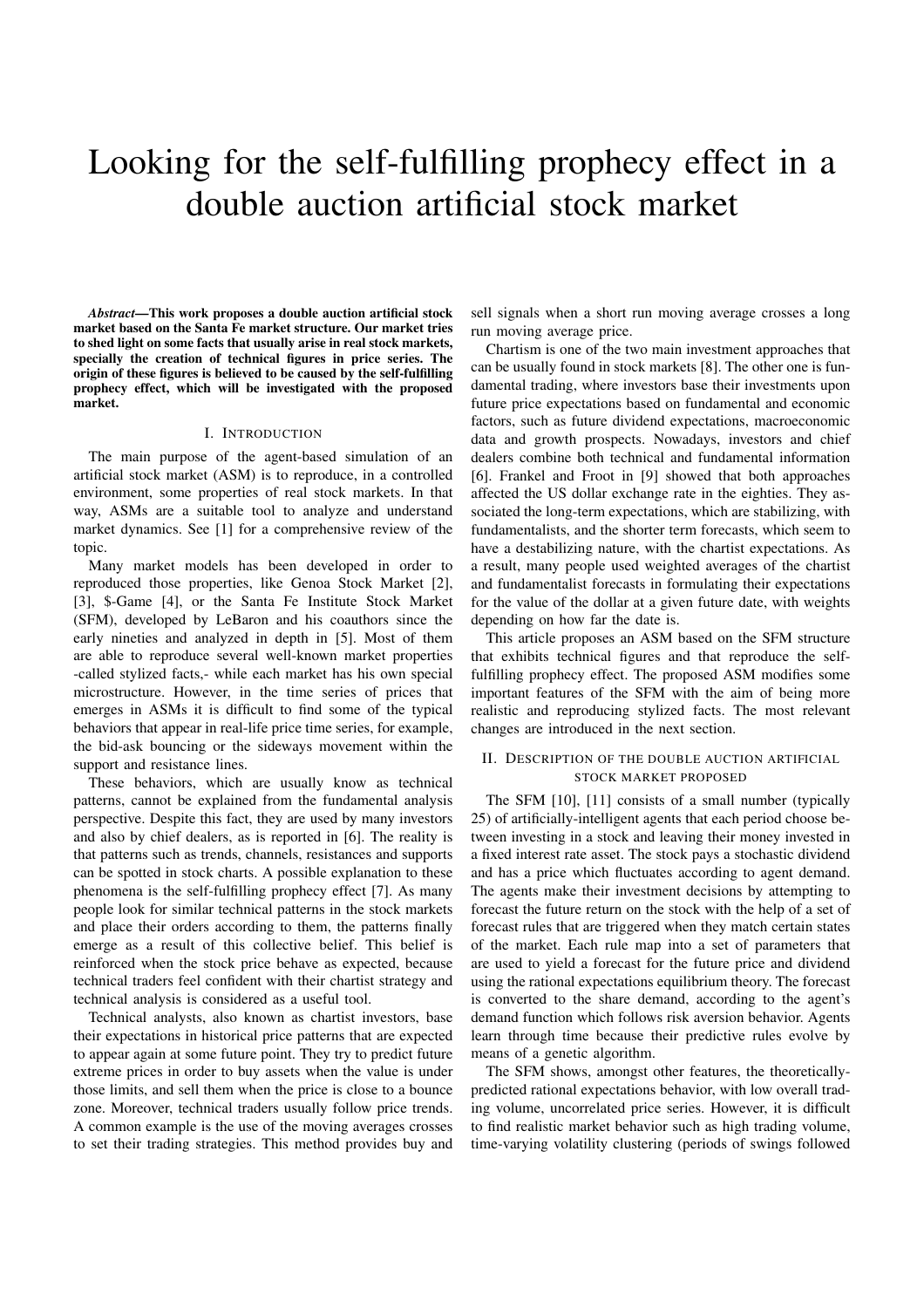by periods of relative calm), bubbles and crashes and market patterns such as supports, resistances, channels, etc. One of the main reasons is that the auction mechanism is not realistic as there is an auctioneer that takes into the account the demand of shares and the fixed supply of shares (25 shares) to set the price that clears the market.

In our ASM, a continuous double auction system is implemented. In continuous double auction markets, agents place buy or sell orders at any time in an asynchronous manner. In this kind of auctions, a public order book lists the bids in descending order and the sell offers in ascending order. When a new order matches with the best waiting order of the opposite type then a trade is made, otherwise the new order remains waiting. Once the transaction is carried out, both orders are removed from the order book. This kind of auction is implemented in stock markets such as NYSE or AMEX. This kind of auction has been already implemented as an ASM  $[12]$ ,  $[13]$ ,  $[2]$ ,  $[14]$ , where some aspects of market dynamics are successfully explored. As continuous double auction is commonly used in real stock markets, we believe that is the most suitable auction mechanism for an ASM that aims to replicate these markets.

In our market, agents are rationally bounded, , which means that their rationality is limited by the information they have. They make price bids (offers to buy) and/or price asks (offers to sell) subject to a budget constraint and using the information they have about the state of the market. Our market allows agents to place both market-price and fixed-price orders. The ASM does not allow fixed-price orders. However, this kind of orders are used in real-life stock markets. In an artificial market that allows this orders it is possible to observe technical patterns. If a group of traders set fixed-price orders close to a certain price value, then supports or resistances lines may appear in the resulting price time series. Also, cascade effects could emerge behind certain price limits obtained using technical analysis.

In our ASM, agents tune the fixed-price orders using a system of forecasting rules similar to that used in the SFM, but based on support and resistance lines. In doing so, they will fix the price taking into account the support and resistance lines and the length of the trading horizon (it denotes if is a short-, mid- or long-term trade). The mechanism will be described below.

Our market follows the basic structure of the SFM model, but implementing a double auction market. Another noteworthy difference is the number of agents. Instead of the 25 agents used in the SFM, in our market there are 512 agents that will make possible to have enough trade operations in the market and a great variety of behaviors. It is important to remark that our aim is not related with the rational expectations equilibrium theory, but with the study of real-life phenomena such as resistance and support lines. These changes affect not only the auction mechanism but also the equations that determine the wealth and the classifier rules. More details will be given in the next subsections.

# *A. Agent's trading strategy*

As in the SFM, our market has two assets: a risk free bond in infinite supply with constant interest rate  $(r = 0.1)$  and a risky asset. The price of the risky asset in  $t$ ,  $p_t$  is endogenously determined by the market. The risky asset considered does not pay dividends, in contrast to the SFM's risky asset.

The trading strategy consists of buying (or selling, if the agent goes short) risky assets at the current price of the market and at the same time placing a fixed price stop-profit order. The price of the stop-profit order is determined by taking into account the agent's resistance line (or the agent's support line, if the agent goes short). Both orders are sent at time  $t_a$ . In addition, the agent also estimates the price of a stop-loss order using the support line (or the resistance line, if the agent goes short). This order will be placed as a market-price order only if the risky asset reaches the stop-loss price.

As any market-price operation has its corresponding stopprofit order, the total number of stocks  $M$  is always available in the market, providing the necessary liquidity to supply the possible demands of other investors. The system restrictions ensure the liquidity of the market and consequently market price orders are executed at the time when they are placed.

In  $t_a$  the stop-profit order is booked in its corresponding priority queue of awaiting orders, depending on if the trading agent goes long or short. The agent determines the stop-profit price using a future stock price that is forecasted with the help of a support line (or a resistance line if the investor is going short) that is drawn by the agent using three parameters determined by the activated forecast rule  $j$  (more details about the forecast rules are given in the next subsection). The parameters are: the number of local maximum (resp. minimum) points used to draw the resistance (resp. support) lines  $a_{i,j}$ , the length of the sliding window used to look for the local maxima and minima  $b_{i,j}$ , and the length of the trading horizon  $c_{i,j}$ . A support (resp. resistance) line is drew joining at least two minimum (resp. maximum) price values. These parameters allow agents to operate to different time horizons.

If at time  $c_{i,j}$  the price of the risky stock has not been matched the agent close its position and cancel the stop-profit order that was previously submitted. This is an interesting feature because, as is reported in [15] not all researchers in the experimental markets literature allow to cancel limit orders.

#### *B. The classifier system*

The behavior of the trader is determined by the classifier system they use to set their trade orders. The classifier system consists of a set of rules that are triggered when some market conditions are present. The classifier system implemented that follow our agents is based on the one used in the SFM, which is described in detail in [11].

The agents have to set of rules one for "going long" and other for "going short". The rules of both sets have the same structure, which consists of two parts. The left part of the rule is a string of 30 conditions, where each string position represents a state of the market. The possible values of each position are 1, 0 or  $\sharp$ . The 1 means that the state have to be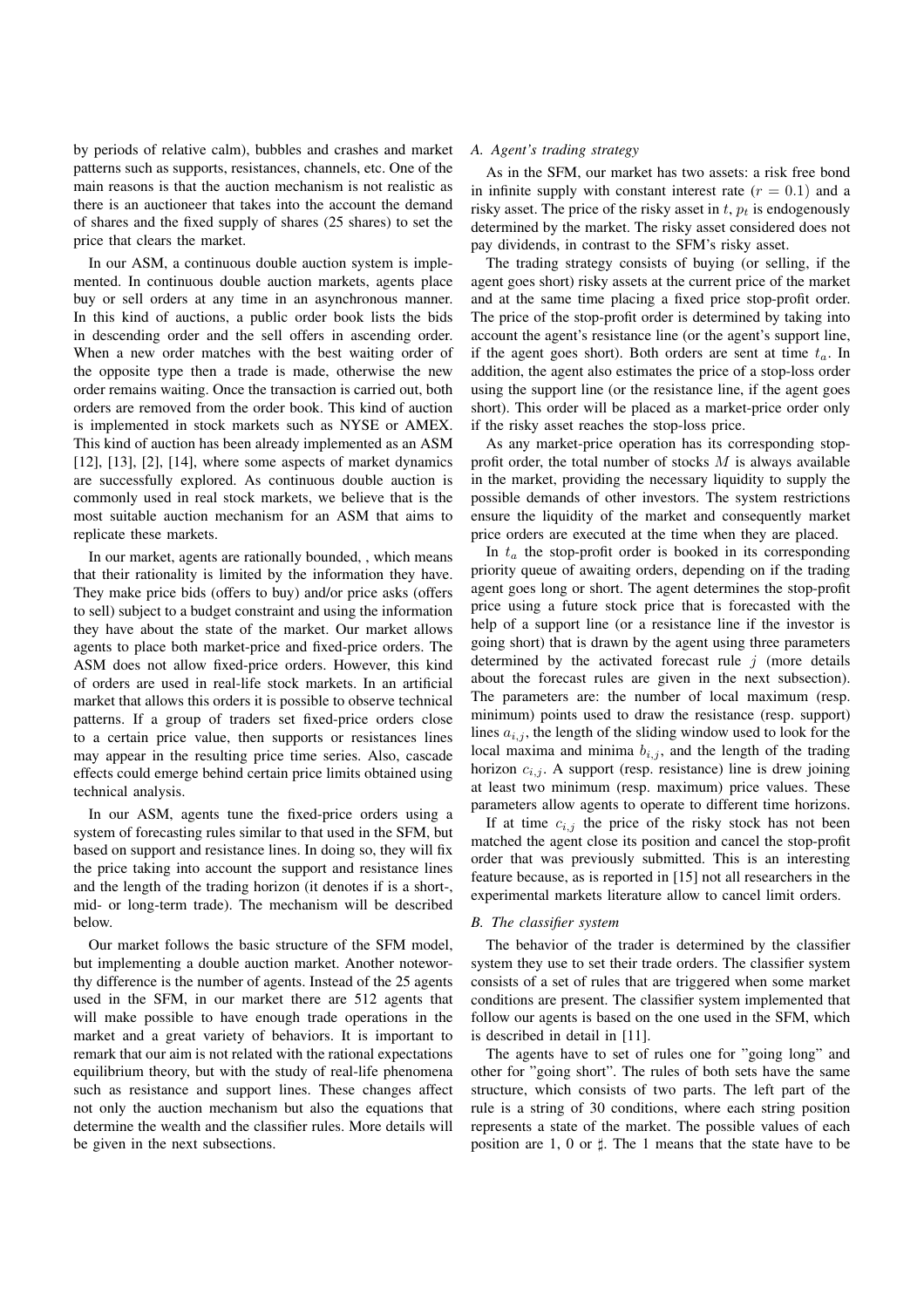

Fig. 1. Time line that illustrates an investment operation made by a trading agent

present, the zero that the state have not to be present while the ♯ is a wildcard that matches either. The right part of the rule consists of three parameters  $(a_{i,j}, b_{i,j} \text{ and } c_{i,j})$  that are used to draw the resistance and the support for the trade operation. If the agent is going long, it will use the resistance to set the stop-profit order and the support for the stop-loss order, while if the agent is going short it will do it the other way round. The idea is that each rule matches a state of the system, where the agent invest in the risky stock asset at market price. The position will be held until the asset reaches either the stopprofit or the stop loss prices. If the rule is matched at  $t_a$ , the agent expects to reach the stop profit price at  $t_a + c_{i,j}$ .

The parameters are initially set to random values distributed uniformly. As in the SFM the rules are not static. Each agent is allowed to learn by changing its set of rule. The learning process is implemented by means of a genetic algorithm where the poorly performing rules are substituted by new ones. Rules are selected for rejection and persistence based on a accuracy measure that takes into account both the errors in the price and in the forecast horizon.

## *C. The state of the agents*

When a forecast rule j of agent i is activated in  $t_a$ , the agent will forecast the future stock returns for time horizon  $t_a+c_{i,j}$ , instead of  $t_a+1$  as in the SFM. Once the operation is done, the agent will hold its position until instant  $t_a + c_{i,j}$  or until the price of the stock reaches a stop-profit or a stop-loss value at an undetermined time  $t_b > t_a$ , whatever comes first. In the second case, the operation may not be closed at that undetermined time, which will be denoted as  $t<sub>b</sub>$ . It happens when there are not enough buy (resp. sell) orders to sell (resp. buy) all the stocks at the stop price in  $t<sub>b</sub>$ . Figure 1 illustrates the process for the case where the agent goes long.

Once the transaction is completed (i.e. once the ordered stocks have been bought and then sold or viceversa for short positions), the investor's wealth has to be updated. As said before, the transaction is completed either when stocks reach the stop-profit price at  $t<sub>b</sub>$  or when the holding time period is expired  $t_a + c_j$ . For the sake of simplicity, we will refer to these periods as  $t_e$ . The wealth equation must take into account that the sold of stocks can require more than one period. The number of extra periods will be denoted as  $f$ . While agent traders can not execute several operations at the same time, and also can not modify their current trading strategy, wealth value is updated when a trading operation has concluded. Given that, the wealth of agent i in  $t_{e+f}$  is

$$
W_{t_{e+f},i} = W_{t_a \to t_{e+f}}^{risky} + W_{t_a \to t_{e+f}}^{free} + W_{t_e \to t_{e+f}}^{free}.
$$
 (1)

The equations of these three terms are explained next.

The term  $W_{t_a \to t_{e+f}, i}^{risky}$  represents the changes from  $t_a$  to  $t_{e+f}$ in the wealth invested in the risky asset. Its equation is slightly different depending on the way stocks are sold. If they are sold because they reach the stop-profit price, then  $t_e = t_b$  is the period when that price is reached and the wealth is

$$
W_{t_a \to t_{e+f}, i}^{risky} = p_{t_e} \sum_{l=0}^{f} x_{t_{e+l}, i}^{out}, \tag{2}
$$

where  $x_{t_{e+l,i}}^{out}$  is the number of stocks sold at time  $t_{e+l}$  by agent *i* and satisfying  $\sum_{l=0}^{f} x_{t_{e+l,i}}^{out} = x_{t_a,i}$ .

On the other hand, if stocks are sold because the maximum holding time ends, which happens at  $t_e = t_{a+c_j}$ , then all the stocks are sold at that time (which means that  $f = 0$ ). However, it may happen that not all the stocks are sold at the price  $p_{t_e}$ . This happens when the demand of the awaiting order does not cover the whole sell. If this is the case, other awaiting orders, possibly with a different price are required. The wealth  $W_{t_a \to t_{e+f},i}^{risky}$  in this case is estimated as

$$
W_{t_a \to t_{e+f}, i}^{risky} = \sum_{l=1}^{v} x_{t_{e,l}, i}^{out} p_{t_e, l}.
$$
 (3)

As all the stocks are sold at the same price, the price  $p_{t_{e},l}$ and the stocks number  $x_{t_{e,l},i}^{out}$  both depend on a parameter  $l = 1, \ldots, v$  that represents the number of awaiting sell order matched.

The second term,  $W_{t_a \to t_{e+f},i}^{free}$ , represents the evolution of the capital invested in the free risk asset since  $t_a$ . It is given by

$$
W_{t_a \to t_{e+f}, i}^{free} = (1+r)^{t_{b+f} - t_a} \left( W_{t_a, i} - \sum_{l=1}^{k} p_{t_a, l} x_{t_a, i, l}^{in} \right), \tag{4}
$$

where  $r$  is the constant interest rate of the free-risk asset and the pair of values  $(p_{t_a,l}, x_{t_a,i,l}^{in})$  represents the awaiting sell order matched at time  $t$  with the market price order. It means that  $x_{t_a,i,l}^{in}$  stocks have been bought at price  $p_{t_a,l}$  with  $\sum_{l=1}^{k} x_{t_a,i,l}^{in} = x_{t_a,i}.$ 

Finally, the term  $W_{t_e \to t_{e+f,i}}^{free*}$  represents the evolution of the capital of the stocks sold between  $t_e$  and  $t_{ef}$ , because during this period this capital is invested in the free risk asset. Thus, the term is only taken into account if  $f > 0$ . It is given by

$$
W_{t_e \to t_{e+f}, i}^{free*} = \sum_{l=1}^{f} (1+r)^{t_{b+f} - t_{b+l}} (p_{t_{b+l}} x_{t_{b+l}, i}^{out}). \tag{5}
$$

In our market as in the SFM, investors use a simply constant relative risk aversion preference for stock demands [16]. When